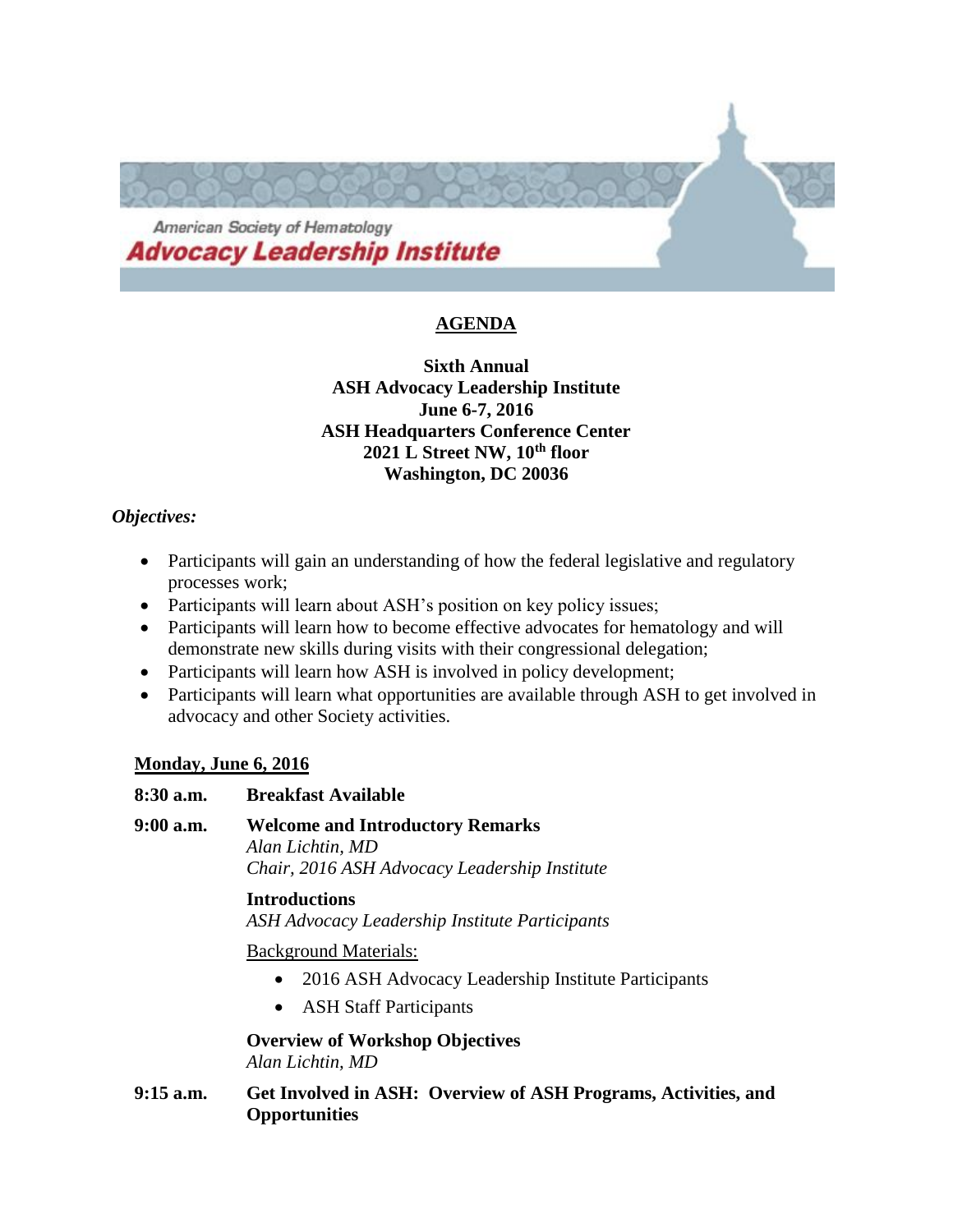### *Matthew Gertzog, MBA, CAE ASH Deputy Executive Director*

### Background Materials:

- About the Society
- ASH Standing and Scientific Committees and Nomination Information

#### **9:30 a.m. How a Bill Becomes a Law. . . and What Comes After: An Overview of the Legislative Process and ASH Advocacy Priorities** *Suzanne Leous, MPA*

*ASH Director of Government Relations and Practice*

*Ellen Riker ASH Consultant Senior Vice President, Cavarocchi Ruscio Dennis Associates*

Background Materials:

- Legislative Process: How a Bill Becomes a Law
- Legislative Process: The Authorization and Appropriations Processes
- Policy Basics: Introduction to the Federal Budget Process
- The Federal Budget Process (in Theory)
- Chart: Federal Appropriations Process
- Status of Fiscal Year (FY) 2017 Appropriations
- Graphic: Percentage of Bills Enacted as Laws on the Decline
- Differences Between Legislation and Regulation

## **10:30 a.m. NIH Perspective: Outlook for Hematology Research Funding and Workforce**

*Cindy Roy, PhD National Institute of Diabetes and Digestive and Kidney Diseases (NIDDK)*

Background Materials:

- Speaker Bio: Cindy Roy, PhD
- Hematology Research at NIDDK

## **11:30 a.m. ASH Efforts Related to Sickle Cell Disease and Trait**

*Stephanie Kaplan*

*ASH Senior Manager of Government Relations and Public Health*

Background Materials:

- Overview of ASH Efforts Related to Sickle Cell Disease and Trait
- **12:30 p.m. LUNCH**
- **1:15 p.m. Group Photo**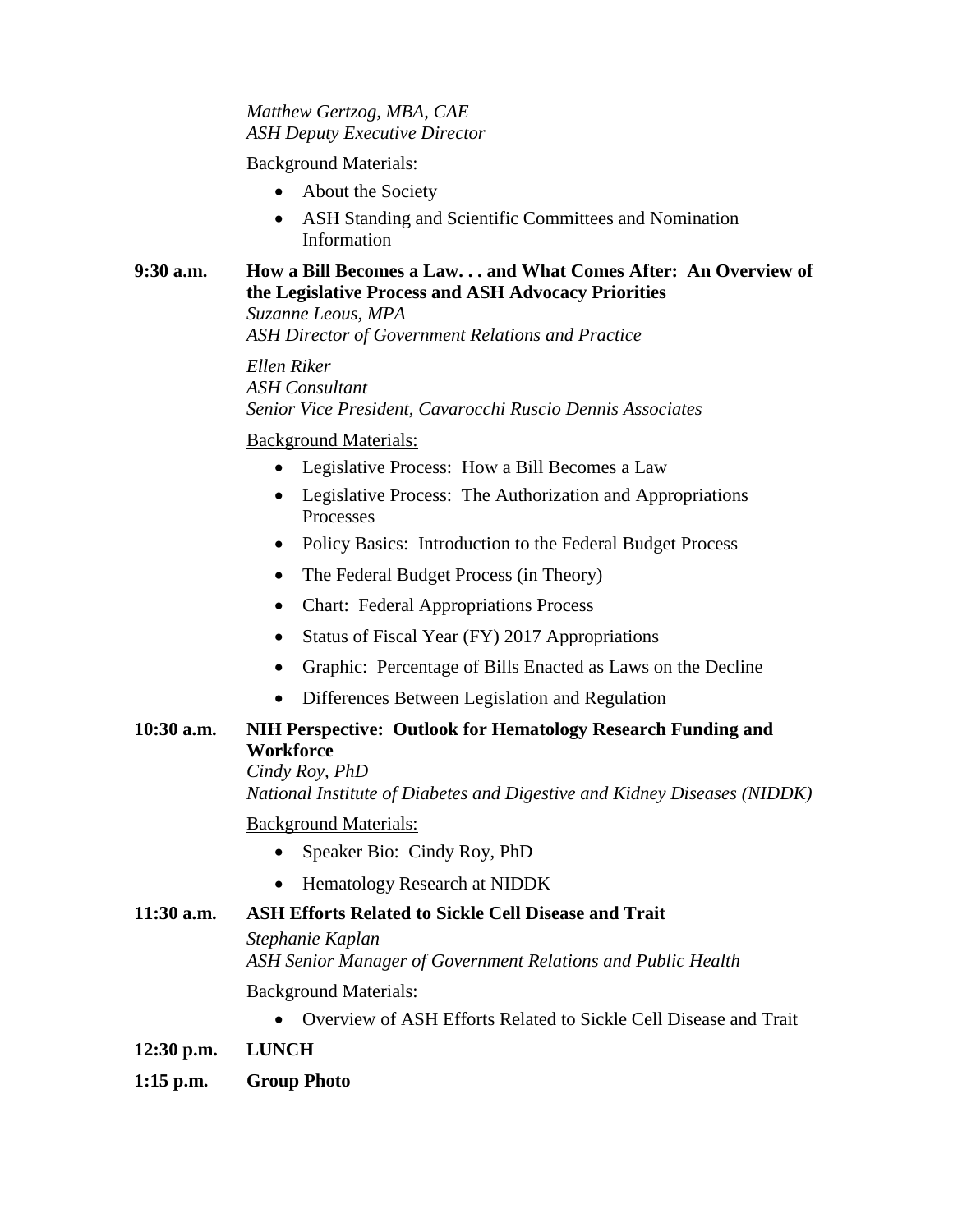**1:30 p.m. Overview of Federal Sickle Cell Disease Issues and Programs** *Mary Hulihan, DrPH, MPH Centers for Disease Control and Prevention (CDC)*

Background Materials:

- Speaker Bio: Mary Hulihan, DrPH, MPH
- **2:30 p.m. Congressional Staff Perspective: What It's Really Like to Work on Capitol Hill and Why Advocacy Matters** *Congressional Staff TBD*

*LaTasha Lee, PhD, MPH ASH Manager of Sickle Cell Disease Policy and Programs Previous Fellow in Offices of Representative Alcee Hastings (D-FL) and Senator Sherrod Brown (D-OH)*

- **3:15 p.m. ASH Congressional Fellowship** *Suzanne Leous, MPA*
- **3:30 p.m. Tools for Capitol Hill Visits** *Suzanne Leous, MPA*

*Ellen Riker*

*Tracy Roades ASH Legislative Advocacy Manager*

Background Materials:

- General Tips for Capitol Hill Visits
- Map of Capitol Hill
- Review of Issues, Fact Sheets, and Talking Points
	- o FY 2017 NIH Funding Fact Sheet
	- o Sickle Cell Disease Fact Sheet
	- o "Dear Colleague" Letter on CMMI Sickle Cell Disease Demonstration Program
	- o Capitol Hill Visit Talking Points

## **4:00 p.m. Role of ASH Communications in Getting the Advocacy Message Out**

*Amanda Szabo ASH Communications Manager Stephen Fitzmaurice ASH Communications Specialist*

#### Background Materials:

- Best Practices for Social Media Advocacy on Capitol Hill
- **4:15 p.m. Prep for Capitol Hill Visits**
	- Role-Playing for Capitol Hill Visits